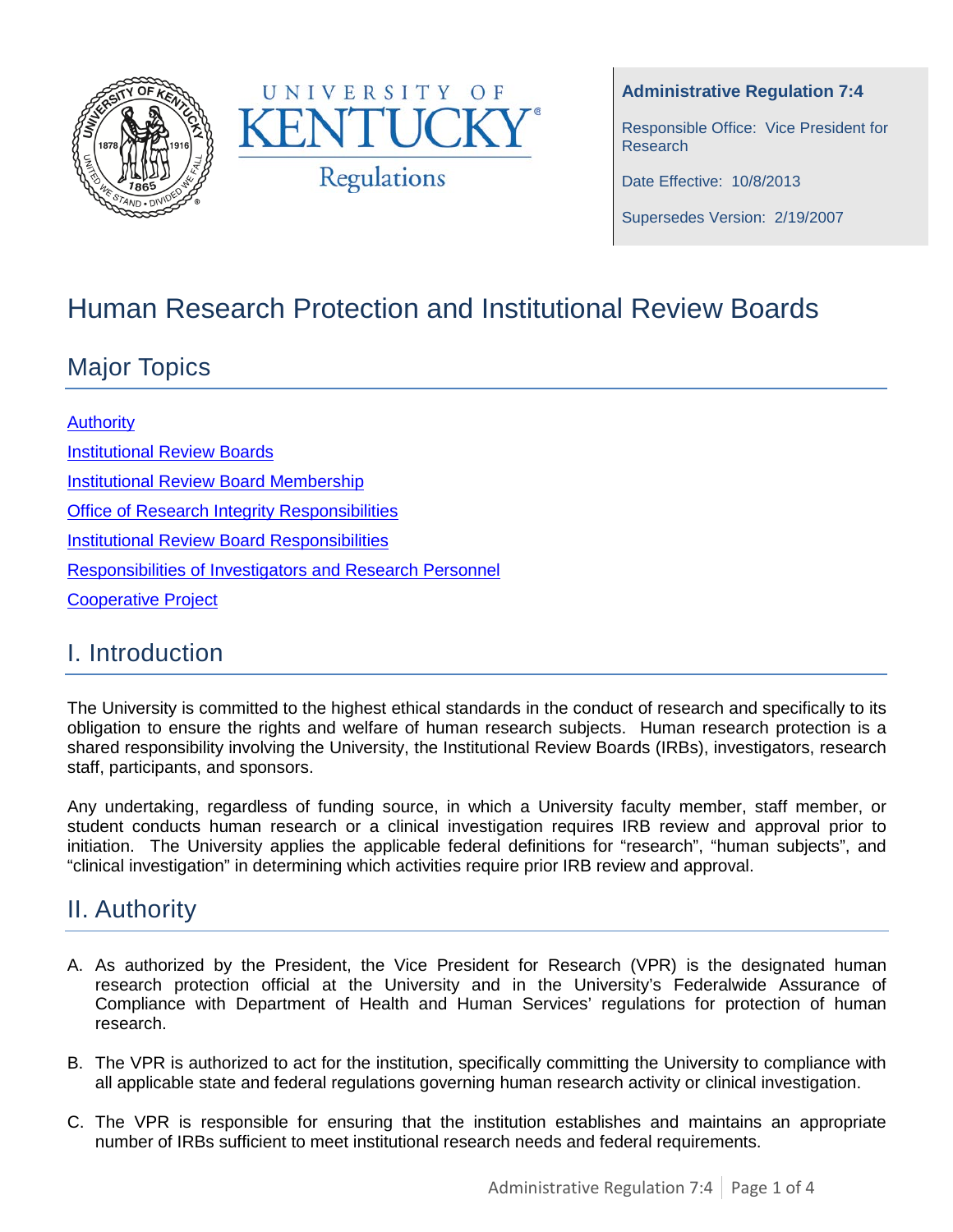# <span id="page-1-0"></span>III. Institutional Review Boards

- A. The Medical IRBs have institutional responsibility for reviewing research from the Colleges of Dentistry, Health Sciences, Medicine, Nursing, Public Health, and Pharmacy.
- B. The Nonmedical IRBs are responsible for research review for the Colleges of Agriculture, Food and Environment; Arts and Sciences; Business and Economics; Communication and Information; Design; Education; Engineering; Fine Arts; Law; and Social Work, as well as for the Graduate School.
- C. Depending on the nature of the research activity and the expertise of the membership, a research protocol may be transferred between Medical and Non-medical IRBs if necessary to ensure the reviewing IRB has the appropriate expertise to conduct the review.
- D. The University grants the IRB the authority to act independently in conducting reviews of research. No University official, committee, or body may approve research involving human subjects or clinical investigation that has been disapproved by the appropriate IRB.
- E. The IRB performs its duties as described in the [University of Kentucky Human Research Protection](http://www.research.uky.edu/vpresearch/documents/HRPP_Plan_12.pdf)  [Program Comprehensive Plan](http://www.research.uky.edu/vpresearch/documents/HRPP_Plan_12.pdf) and IRB policies and procedures maintained by the [Office of Research](http://www.research.uky.edu/ori/)  [Integrity \(ORI\).](http://www.research.uky.edu/ori/)

# <span id="page-1-1"></span>IV. Institutional Review Board Membership

- A. After consultation with appropriate University administrators and review of scholarly, scientific, and other credentials, IRB chairs, vice chairs, and members are appointed by the VPR, as authorized by the President.
- B. Membership shall be consistent with applicable federal regulations to ensure appropriate and diverse representation from multiple scientific and non-scientific professions, various ethnic backgrounds, and both genders, as well as sufficient expertise to meet institutional research needs.
- C. One member, a "community member," shall not be affiliated with the University.
- D. IRB members, other than those with ex officio status, serve staggered three-year appointments.

## <span id="page-1-2"></span>V. Office of Research Integrity Responsibilities

The ORI is responsible for managing protocol review; assisting the University in responding to federal initiatives affecting the ethical conduct of research, policy development, agency liaison, education, quality improvement, federal record keeping and reporting; maintaining IRB records; handling allegations of noncompliance; responding to questions and concerns; and administering cooperative IRB agreements.

# <span id="page-1-3"></span>VI. Institutional Review Board Responsibilities

Within the guidelines set forth by the applicable federal granting and regulatory agencies and University IRB policy, specific responsibilities and authority of the IRB are as follows:

A. Review, approve, require modifications to secure approval, or disapprove all University human research activity or clinical investigation;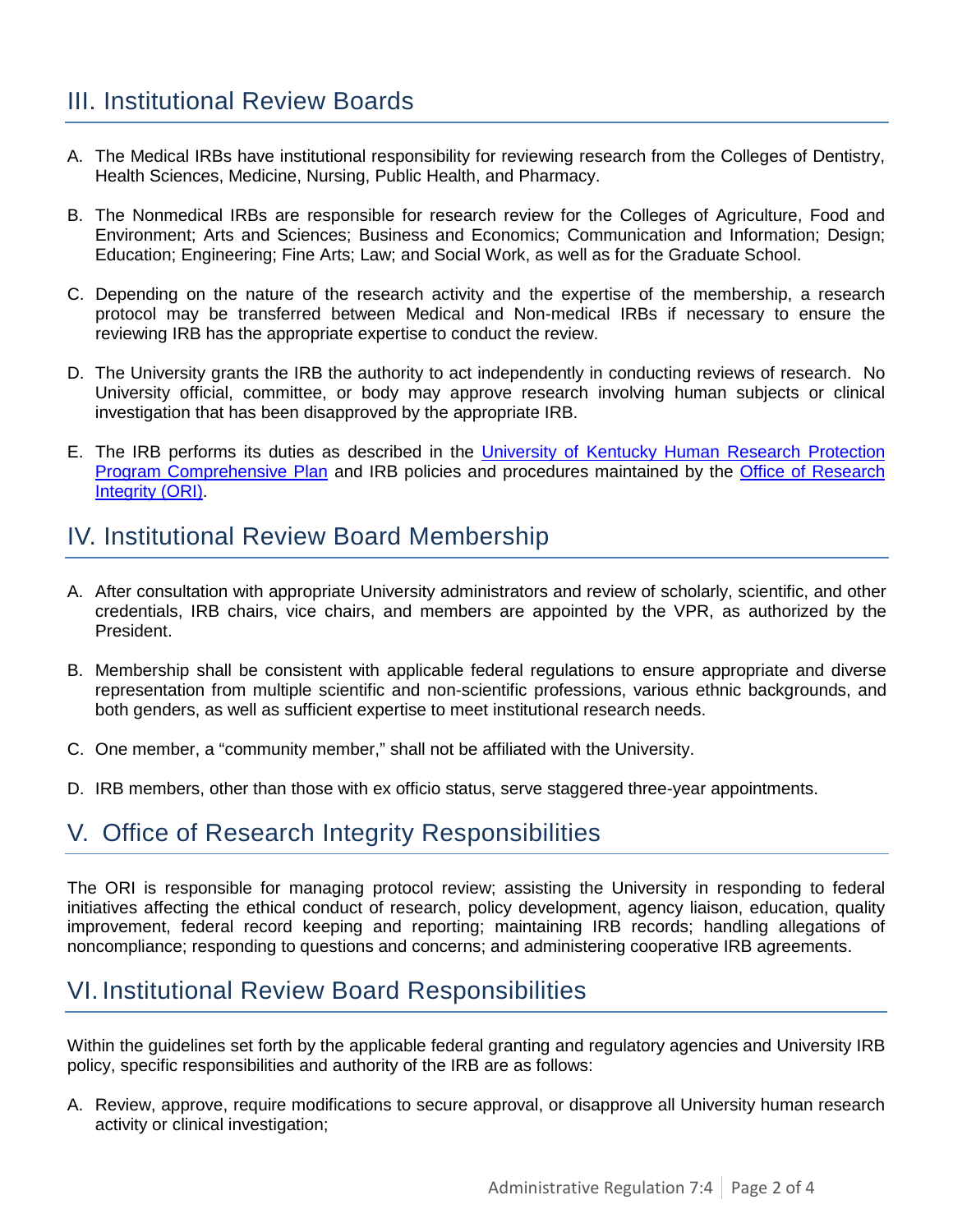- B. Review proposed changes in previously approved research or clinical investigation and approve, require modifications to secure approval, or disapprove proposed changes;
- C. Conduct continuing review of previously approved research or clinical investigation at intervals appropriate to the degree of risk, but not less than once per year;
- D. Monitor, when appropriate, the informed consent process and the conduct of the research or clinical investigation;
- E. Suspend or terminate approval of research or clinical investigation that is not conducted in accordance with IRB requirements or that has resulted in unexpected serious harm to subjects and, when appropriate, report these activities to institutional official(s) and applicable external agencies consistent with IRB standard operating procedures; and
- F. Handle reports of unanticipated problems, protocol violations, and allegations of noncompliance with human research regulations to ensure that participants are protected. In cases where corrective action is needed, issue appropriate sanctions including but not limited to requesting minor changes, determining data collected cannot be published, disqualifying investigators from conducting research involving human subjects or clinical investigation at the University, recommending further administrative action to University administration and, when appropriate, report these activities to institutional official(s) and applicable external agencies consistent with IRB standard operating procedures.

## <span id="page-2-0"></span>VII.Responsibilities of Investigators and Research Personnel

- A. The investigator and research personnel engaged in human research activity or clinical investigations are directly responsible for ethical conduct of research involving human subjects and protection of human subjects.
- B. The investigator is responsible for obtaining IRB approval prior to initiating research activity; implementing research as approved by the IRB and in compliance with all IRB decisions, conditions and requirements; implementing research within sound study designs according to the standards of the discipline; and complying with all applicable federal and state regulations and laws and all University requirements for the conduct of human research.
- C. The investigator is responsible for maintaining appropriate oversight of research and research staff, delegating research responsibilities, functions, and activities appropriately.

## <span id="page-2-1"></span>VIII. Cooperative Project

When University human research or clinical investigation involves a cooperative project with another entity, the VPR has the authority to enter into a joint review arrangement with another entity, rely upon the review of another qualified IRB, or make similar arrangements in accord with guidelines set forth by the applicable federal granting and regulatory agency and University IRB policy.

## References and Related Materials

Code of Federal Regulations:

CFR 45, Part 46

CRF 21, Part 50

CFR 21, Part 56